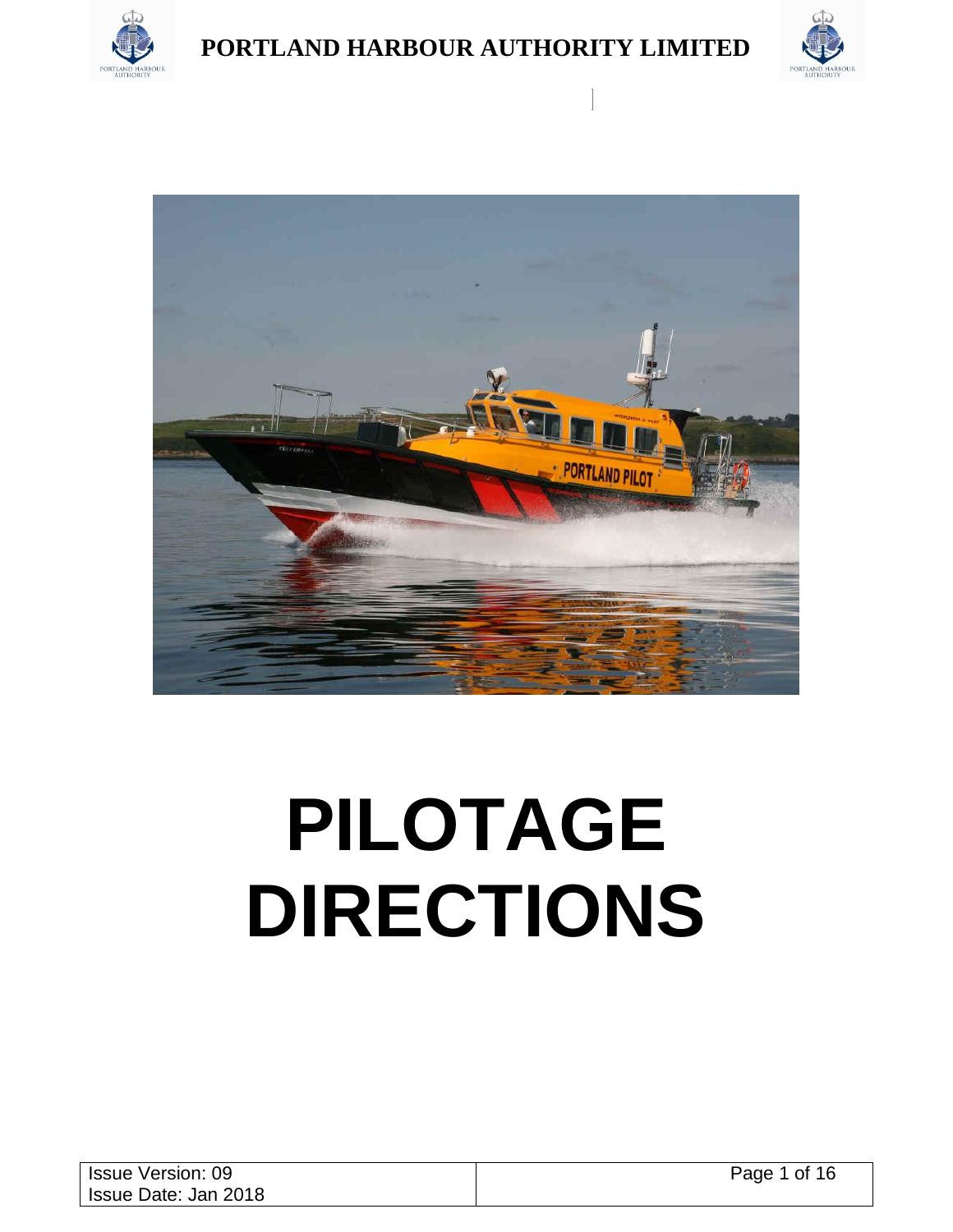



## **Contents Page**

| <b>Short Title</b>                                                         | 3                         |
|----------------------------------------------------------------------------|---------------------------|
| Commencement                                                               | $\sqrt{3}$                |
| <b>Competent Harbour Authority</b>                                         | $\ensuremath{\mathsf{3}}$ |
| Area of Jurisdiction                                                       | 3                         |
| Joint Pilotage Area                                                        | $\mathbf{3}$              |
| <b>Vessels Subject to Compulsory Pilotage</b>                              | 3                         |
| <b>Vessels Exempt from Compulsory Pilotage</b>                             | $\overline{4}$            |
| Use of an Assistant Pilot                                                  | 4                         |
| <b>Pilot Boat Recognition &amp; Boarding Points</b>                        | 4                         |
| Pilot Boarding & Landing in Adverse Weather Conditions                     | 4                         |
| Non-Availability of Pilots                                                 | 4                         |
| <b>Responsibility of Masters</b>                                           | 5                         |
| Procedure for Obtaining the Services of a Portland Harbour Authority Pilot | 5                         |
| <b>Vessels Over-carrying Pilots</b>                                        | 6                         |
| Failure to take a Portland Harbour Authority Pilot                         | 6                         |
| Reporting Misconduct of Portland Harbour Authority Pilots                  | $\overline{7}$            |
| <b>Pilotage Exemption Certificates</b>                                     | $\overline{7}$            |
| Vessels Intending to use a Pilotage Exemption Certificate                  | 10                        |
| Port Towage                                                                | 11                        |
| <b>Restricted Visibility</b>                                               | 12                        |
|                                                                            | 12                        |
| Schedule of Portland Harbour Authority Pilotage Directions                 |                           |
| <b>Communications with Portland Harbour Authority</b>                      | 13                        |
| Limitation of Liability                                                    | 13                        |

| <b>Issue Version: 09</b> | Page 2 of 16 |
|--------------------------|--------------|
| Issue Date: Jan 2018     |              |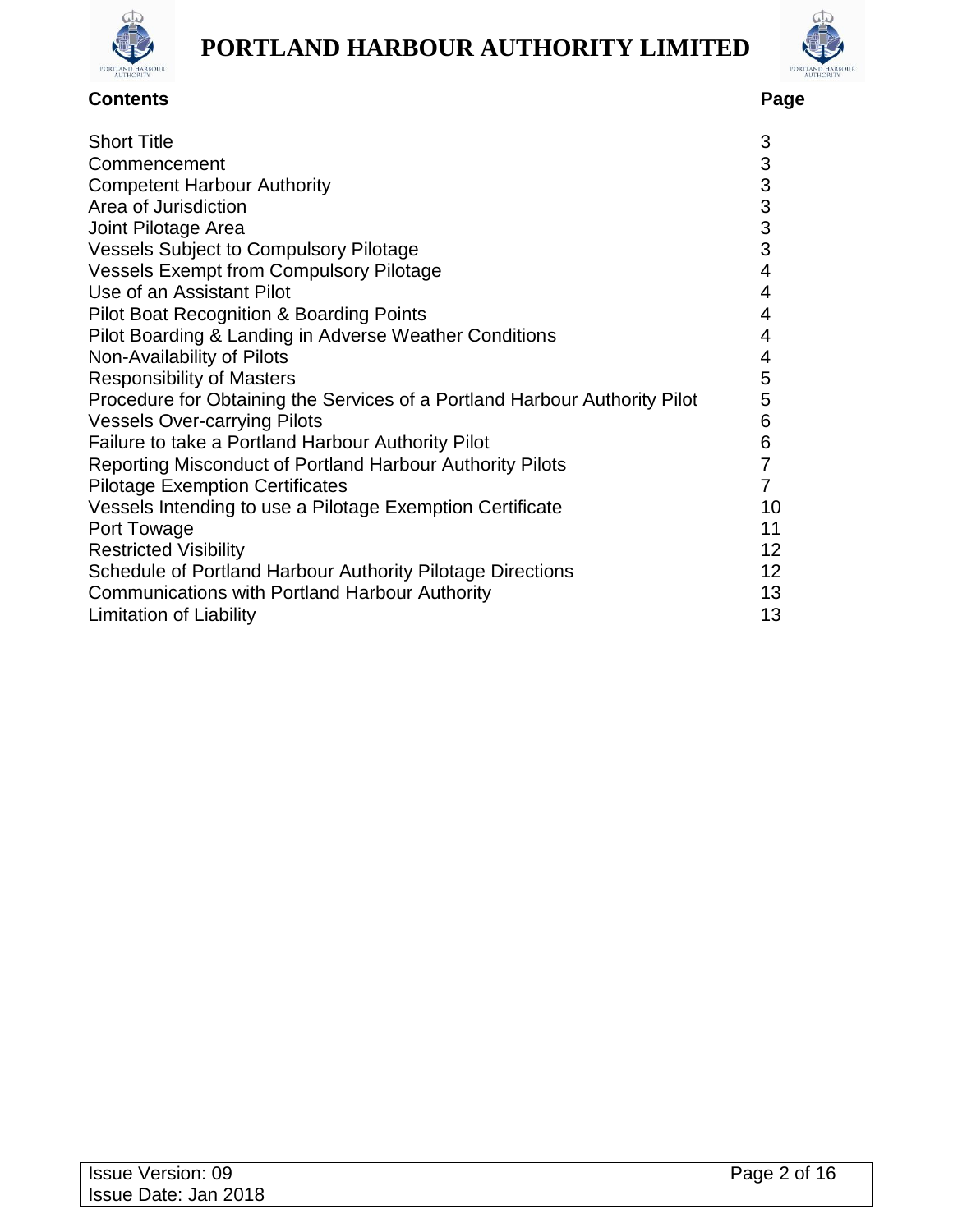



#### **Pilotage Directions**

The Portland Harbour Authority Pilotage Directions are made by Portland Harbour Authority, a Competent Harbour Authority within the meaning of the Pilotage Act 1987, in exercise of its powers under Section 7 of that Act.

#### **Commencement**

These Pilotage Directions supersede all previous Pilotage Directions and come into force on 1st January 2011 and remain in force until varied or supplemented by the Harbour Master of Portland Harbour Authority who will advise all necessary changes in writing, as and when required.

#### **Competent Harbour Authority**

Portland Harbour Authority Limited is the Competent Harbour Authority for the port of Portland Harbour.

#### **Area of Jurisdiction**

The area of jurisdiction for Portland C.H.A. is West of a line joining Grove Point (50 32.92N, 2 24.86W) and White Nothe, (50º 37.450'N. 02º 19.31'W), including Portland Inner and Outer Harbour but excluding Weymouth Harbour.

#### **Joint Pilotage Area**

The area within the line described above, not covered by Portland or Weymouth Harbours, and is a joint pilotage area between Portland Harbour Authority and Weymouth Harbour (See Annex A for chartlet).

Pilotage for all vessels proceeding west of a line joining Grove Point (50 32.92N, 02 24.86W) and White Nothe, (50º 37.450'N. 002º 19.31'W) but remaining outside the limits of Portland Harbour Authority and the Port of Weymouth will depend on local conditions and activity. All such vessels are to contact port control on CH 74 or 01305 824044.

#### **Vessels Subject to Compulsory Pilotage**

The following categories of vessels are subject to compulsory pilotage within the limits of Portland Harbour Authority Pilotage Area:

- Any vessel of 50 metres length overall and over.
- Any vessel of 20 metres length overall and over carrying any dangerous cargoes.
- Any vessel of 20 metres length overall and over carrying more than 12 passengers\*.
- "Passenger" means any person carried on a ship except:
	- a person employed or engaged in any capacity on the business of the ship,

| <b>Issue Version: 09</b> | Page 3 of 16 |
|--------------------------|--------------|
| Issue Date: Jan 2018     |              |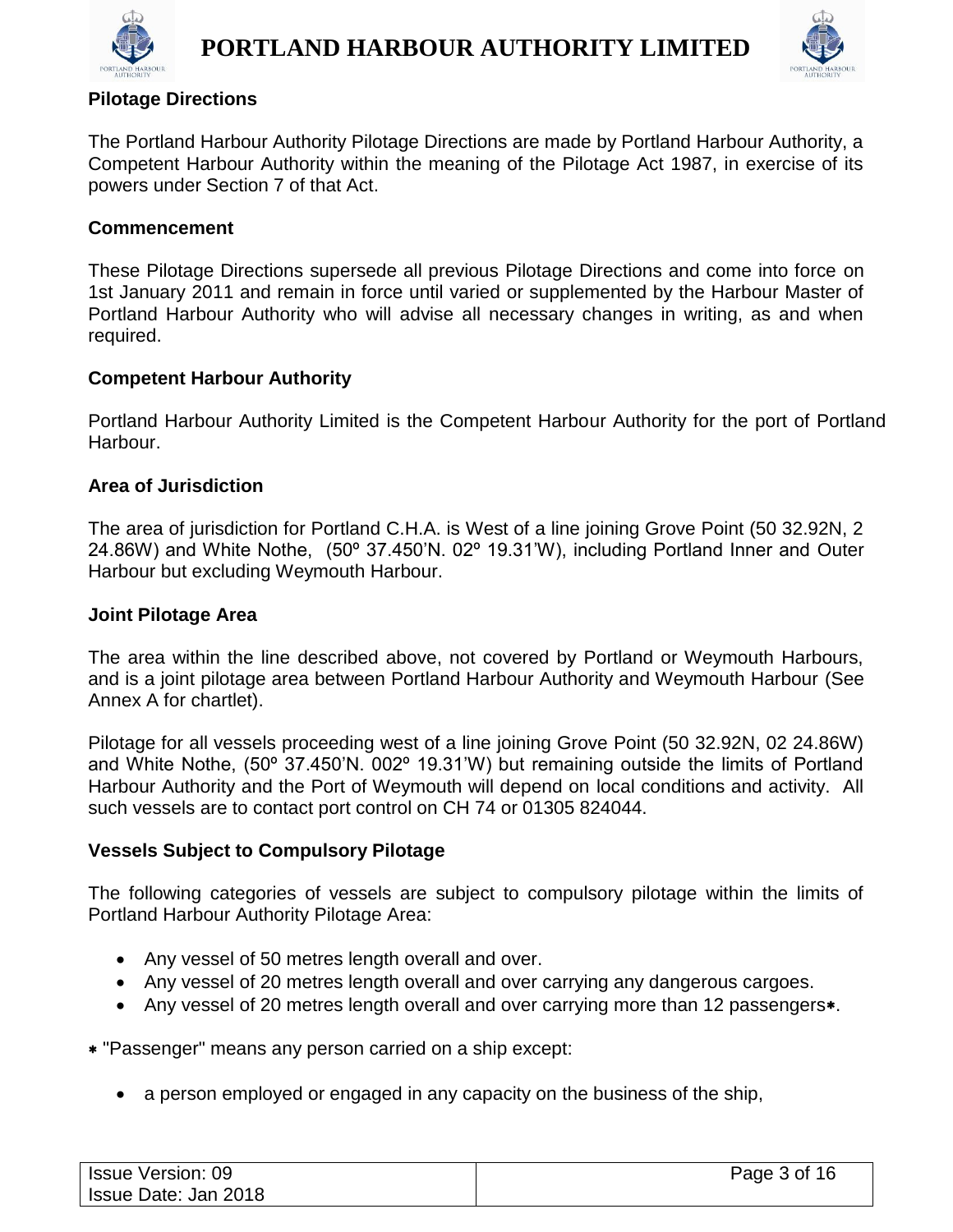



- a person on board the ship either in pursuance of the obligation laid upon the master to carry shipwrecked, distressed or other persons, or by reason of any circumstance that neither the master nor the owner nor the charterers (if any) could have prevented or forestalled,
- a child of under one year of age;

*Section 1(2) Survey and Certification Regulations 1995 (SI 1210).*

Pilotage is compulsory for the above vessels when the vessel is underway within the limits of Portland Harbour. Underway is defined as being not at anchor, or made fast to the shore or aground.

#### **Vessels Exempt from Compulsory Pilotage**

The following categories of vessels are exempt from compulsory pilotage by Portland C.H.A:

- RN vessels when not requiring the services of the ports towage unit/s.
- RFA vessels in the Outer Harbour, and the Inner Harbour north of a line between LATTICE TR. (50º 34.22N; 002º27.50W) and BEACON E (50º 34.79N:002º 24.81W).
- Any vessel transiting through the Portland Outer Harbour area to or from Weymouth Harbour that has an authorised Weymouth Pilot on board or a Weymouth Pilotage Exemption Certificate holder on board.
- Vessels departing from the Outer Harbour Anchorages (G1, G2, G3, G4, G5 and G6)

#### **Use of an Assistant Pilot**

The circumstances in which an authorized pilot in charge of a vessel is to be accompanied by an assistant who is also an authorized pilot, shall be determined by the Harbour Master, taking into account the size, characteristics of the vessel, its equipment, cargo, crew or the meteorological conditions.

#### **Pilot Boat Recognition and Boarding Points**

The Portland Harbour Authority Pilot Boat may be recognised by the legend 'Portland Pilot' in black letters on each side of the wheelhouse. There will not be a pilot boat permanently on station.

Unless a vessel has a pilot onboard when entering the Portland Harbour Authority Pilotage Area, Pilots shall normally be boarded and landed at:

- Inner 50°36.0' N; 002°24.0'W for vessels less than 180m LOA
- Outer 50º35.0' N; 002º22.3'W for vessels greater than 180m LOA

These positions are marked on Admiralty Charts 2268, 2255 and 2610.

| <b>Issue Version: 09</b> | Page 4 of 16 |
|--------------------------|--------------|
| Issue Date: Jan 2018     |              |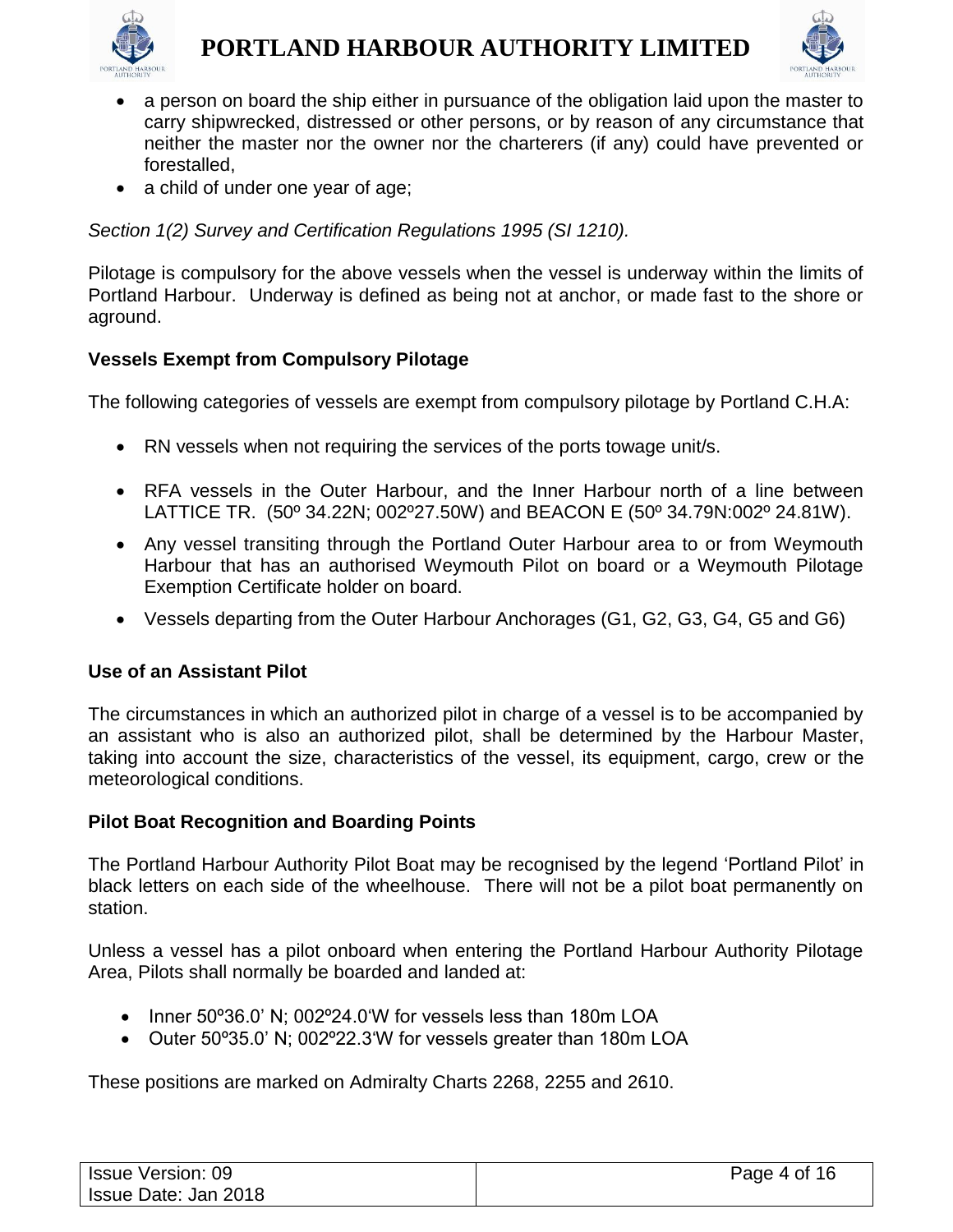



#### **Pilot Boarding and Landing in Adverse Weather Conditions**

The boarding and landing of Pilots at the above locations is 'weather permitting'. In adverse weather these boarding points may be altered in accordance with advice notified by Portland Harbour Radio.

#### **Non-Availability of Pilots**

Vessels for which pilotage is compulsory under the Pilotage Directions but for which no Pilot is immediately available, shall not navigate within the Portland Harbour Authority Pilotage Area without having obtained permission from the Duty Harbour Master.

#### **Responsibility of Masters**

The Master of a vessel having accepted the service of an authorised Portland Harbour Authority Pilot is required to facilitate his/her boarding and disembarkation and to comply with the Merchant Shipping (Pilot Ladders and Hoists) Regulations (Amendment) 1993 and IMO recommendations.

The Master of a vessel who has accepted the services of an authorised Portland Harbour Authority Pilot is required to declare its draught, length and beam, and to provide him/her with other information relating to the ship or its cargo as he/she requires and is necessary to enable the pilot to carry out his duties.

The Master of a vessel is required to bring to the notice of an authorised Portland Harbour Authority Pilot any defects in, and any matter peculiar to his/her ship and its machinery and equipment which might affect the navigation of the ship.

The Master of any vessel is required to sign the following Portland Harbour Authority forms before the act of pilotage commences:

- Pilot/Master Information Exchange Form
- Pilotage Service Return

#### **Procedure for Obtaining the Services of a Portland Harbour Authority Pilot**

Sufficient notice must be given for the services of a Portland Harbour Authority Pilot. Non compliance with the described ordering procedure may result in delay to the vessel or a surcharge.

#### **Provisional Order**

All vessels requiring the services of a Portland Harbour Authority Pilot must make a provisional order to Portland Harbour Authority at the Harbour Office. This includes inbound vessels, outbound vessels leaving a berth or anchorage or vessels shifting from a berth or anchorage to another.

| <b>Issue Version: 09</b> | Page 5 of 16 |
|--------------------------|--------------|
| Issue Date: Jan 2018     |              |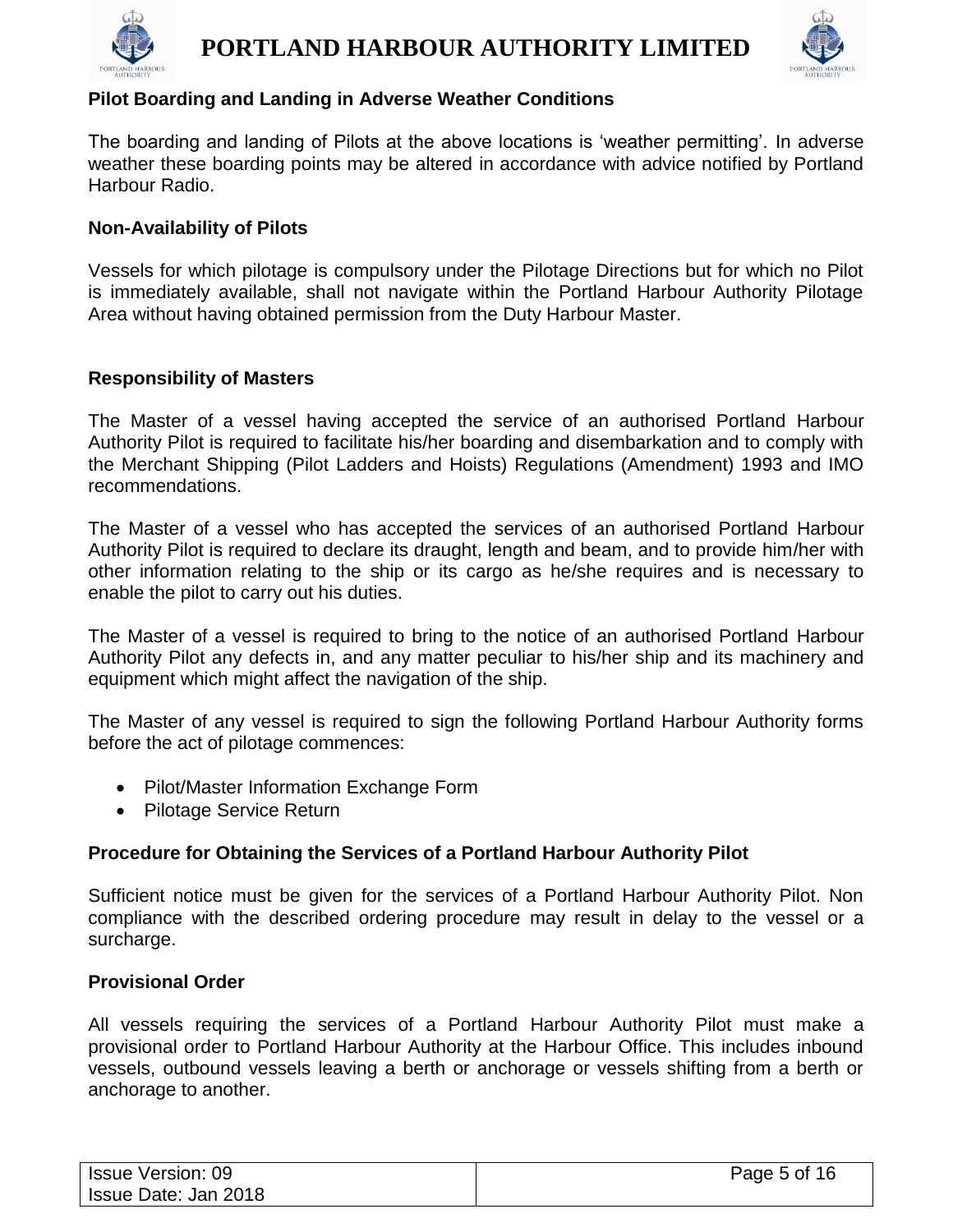



The provisional order should be given 24 hours in advance and should provide the following details:

- Ship name
- IMO number
- MMSI number
- Call sign
- Last Port of call
- Next Port of call
- ETA
- ETD
- ISPS Security level
- Total number of persons onboard
- Maximum draught in metres
- Length, breadth, gross tonnage and ship type
- Thrusters
- Cargo on board
- Defects, damage, deficiencies, limitations
- Name, address and phone number of agent, captain or operator
- INF Ship Class (i.e. N/A, INF1, INF2, or INF3)
- Name, address, telephone/fax number, e-mail from which detailed information on the cargo may be obtained on request 24 hours a day

Vessels for which a provisional order is not received will not be prioritized and will therefore risk incurring delay.

#### **Confirmed Order**

Confirmation of the requirement for a Portland Harbour Authority Pilot must be given to Portland Harbour Authority at the Harbour Office.

#### **Inward Bound Vessels**

A confirmed order must be given 6 hours in advance of the vessel's ETA at the pilot station.

Confirmation should again be given 2 hours in advance of the vessel's ETA at the pilot station.

#### **Outward Bound Vessels and Shifting Berth or Anchorage**

A confirmed order must be given 6 hours in advance of the vessel's ETD.

Confirmation should again be given 2 hours in advance of the vessel's ETD.

#### **Note:**

• To avoid any misunderstanding of instructions, Portland Harbour Authority requires that the provisional order must be given in writing.

| Issue Version: 09    | Page 6 of 16 |
|----------------------|--------------|
| Issue Date: Jan 2018 |              |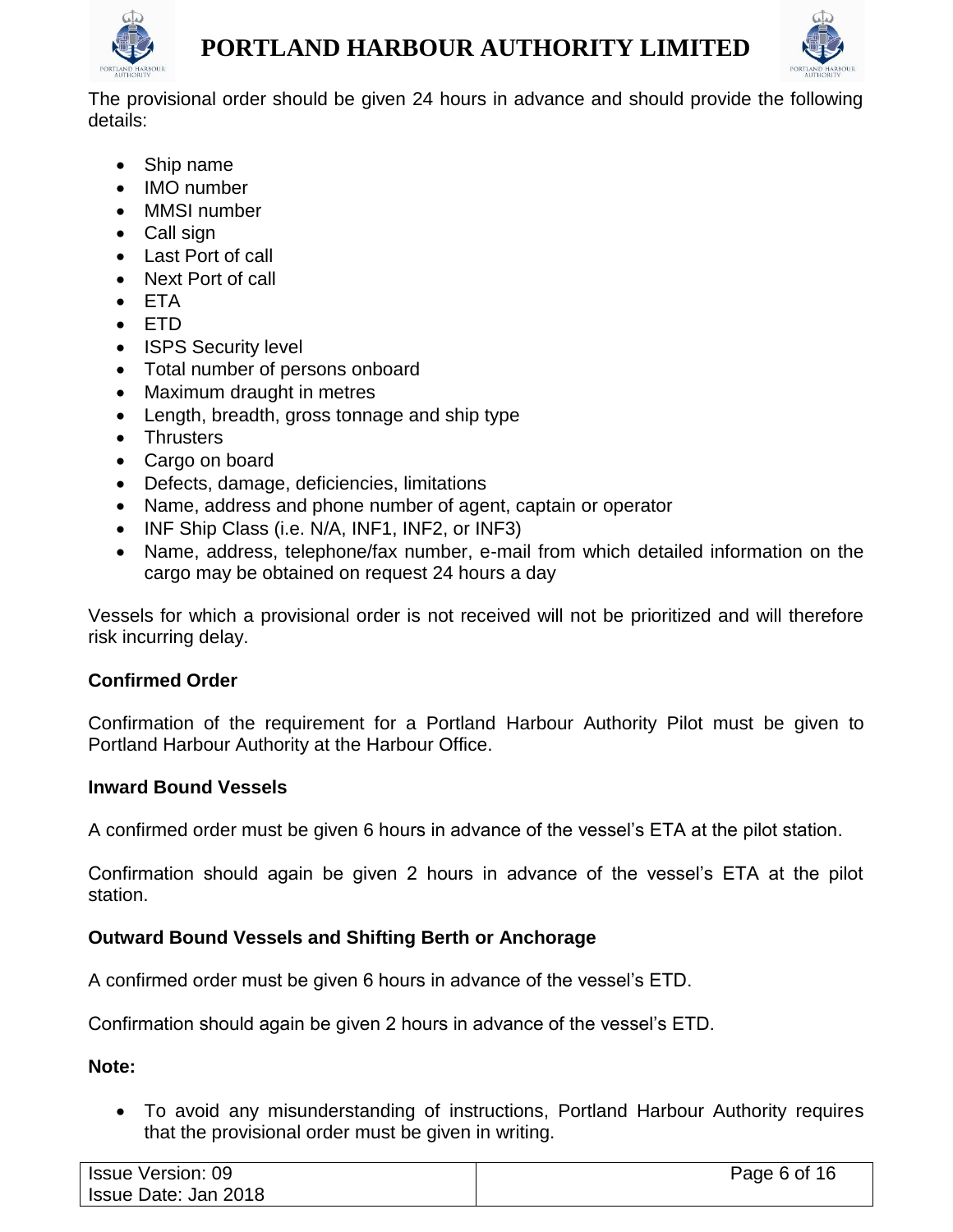



- Vessels are advised to copy to their agent all order information.
- A shorter notice than set out above may attract a surcharge and may result in delay to the vessel.
- At all times Portland Harbour Authority reserves the right to arrange the sequence of pilotage movements.
- A Portland Harbour Authority Pilot will not be dispatched to a vessel unless the 2 hours confirmation of ETA/ETD has been received or arrangements have been made.

#### **Vessels Over-carrying Pilots**

Vessels over-carrying Pilots must provide suitable accommodation, victuals and lifesaving equipment for the Pilot. No arrangements may be made with the individual Pilot.

#### **Failure to take a Portland Harbour Authority Pilot**

A ship which is being navigated within the area of jurisdiction of Portland Harbour Authority Limited as Competent Harbour Authority and which is subject to compulsory pilotage under this Direction must either be under the pilotage of an authorised Portland Harbour Authority Pilot or under the pilotage of the holder of a Pilotage Exemption Certificate holder for the area and ship. Section 15 of the Pilotage Act 1987 provides that if such is not so piloted, after an authorised Portland Harbour Authority Pilot has offered to take charge of that ship, the master of the ship shall be guilty of an offence.

Section 15 of the Act also provides that if the Master of a ship navigates his/her ship in an area and in circumstances in which pilotage is compulsory for it without notifying the Competent Harbour Authority that he/she proposes to do so, he/she shall be guilty of an offence.

Section 17 of the Act provides:

- An authorised Portland Harbour Authority Pilot may, within the area for which he/she is authorised, supersede as the pilot of a ship any unauthorised person who has been employed to pilot it.
- If the Master of any ship navigates it in any part of the area of jurisdiction under the pilotage of an unauthorised person without first notifying Portland Competent Harbour Authority that he/she proposes to do so, he/she shall be guilty of an offence.
- If an unauthorised person pilots a ship within the area of jurisdiction knowing that an authorised Portland Harbour Authority Pilot has offered to pilot it, he/she shall be guilty of an offence.
- If the Master of a ship navigating within the area of jurisdiction knowingly employs or continues to employ an unauthorised person to pilot his/her ship after an authorised Portland Harbour Authority Pilot, has offered to pilot it he/she shall be guilty of an offence.

In addition to the possibility of prosecution a penalty charge will be levied.

| <b>Issue Version: 09</b> | Page 7 of 16 |
|--------------------------|--------------|
| Issue Date: Jan 2018     |              |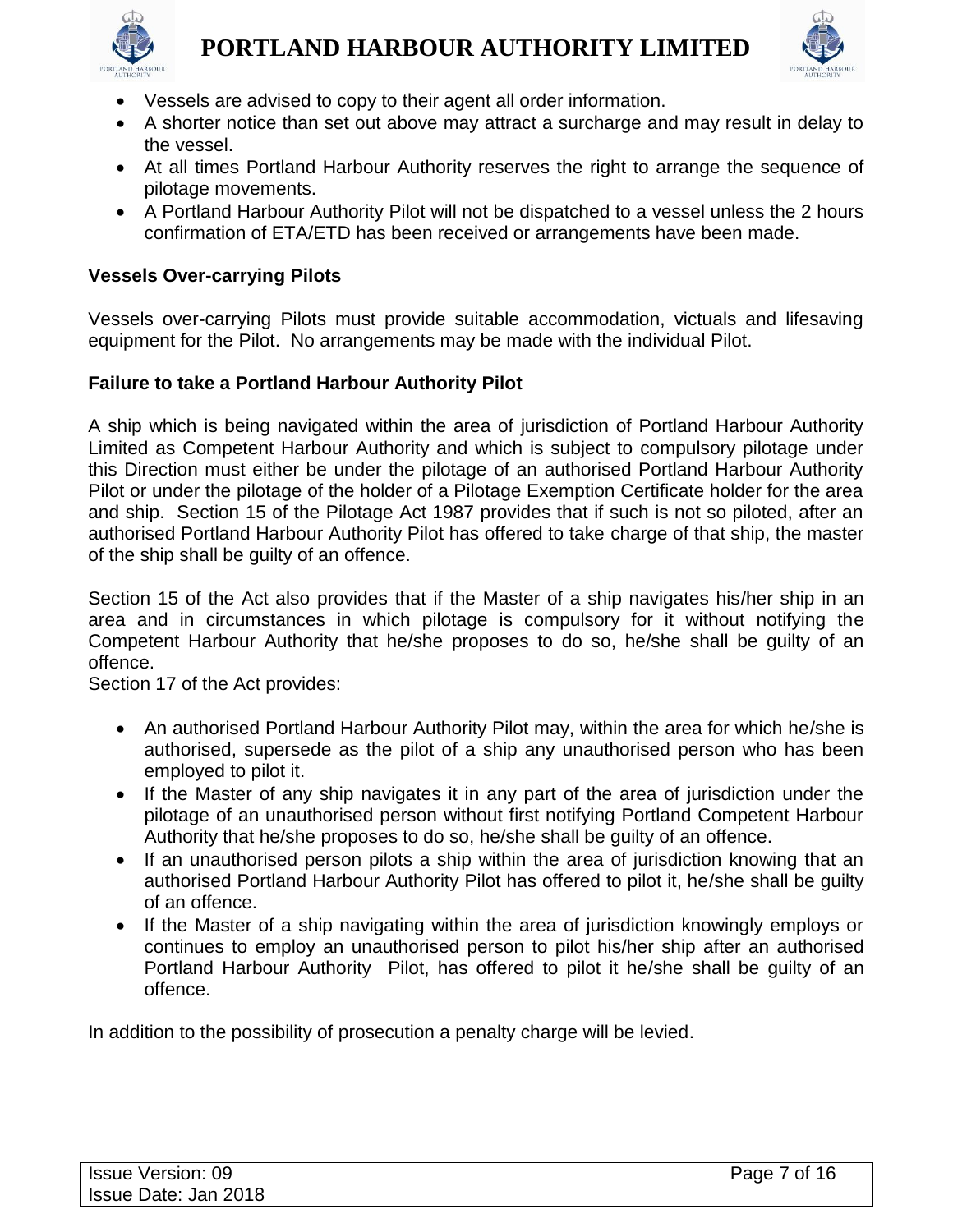



#### **Reporting Misconduct of Portland Harbour Authority Pilots**

Any incident involving misconduct or unsatisfactory performance of an authorised Portland Harbour Authority Pilot should be forwarded to Portland Harbour Authority Limited without delay.

The Report is to be made in writing to:

The Portland Pilotage Committee Portland Harbour Authority Limited Port Office **Castletown** Portland Dorset DT5 1PP

Tel: +44 (0) 1305 824044 Fax: +44 (0) 1305 826143

#### **Pilotage Exemption Certificates (PECs)**

#### **General Principles**

- The requirements of a Pilotage Exemption Certificate (PEC) system are outlined in Section 8 and 15 of the Pilotage Act 1987.
- Chapter 2.6 of the Port Marine Safety Code relates to the powers and duties which Harbour Authorities have to exempt certain ships officers from their requirements to take an authorized pilot. The use of these powers should follow these general principles:
	- $\circ$  The standards for PECs must not be more onerous than those required for an authorized pilot; but they should be equivalent.
	- o PEC Holders and their Employers are accountable to the issuing Harbour Authority for the proper use of any Certificate.
	- o Harbour Authorities should have formal written agreements with PEC Holders and their Employers to regulate the use of Certificates.

#### **Issue of a PEC**

A PEC will be issued to bona fide Masters and First Mates *('Bona Fide First Mate' means the person signed on the ships articles who will take command in the event of the master being indisposed)* of any vessel, for use in the Portland Harbour Pilotage Area, if they satisfy the following conditions:

• All Applicants have a valid STCW Certificate of Competency or other appropriate marine qualification appropriate to the size, type of vessel and rank on which they are serving and valid medical certificates.

| <b>Issue Version: 09</b> | Page 8 of 16 |
|--------------------------|--------------|
| Issue Date: Jan 2018     |              |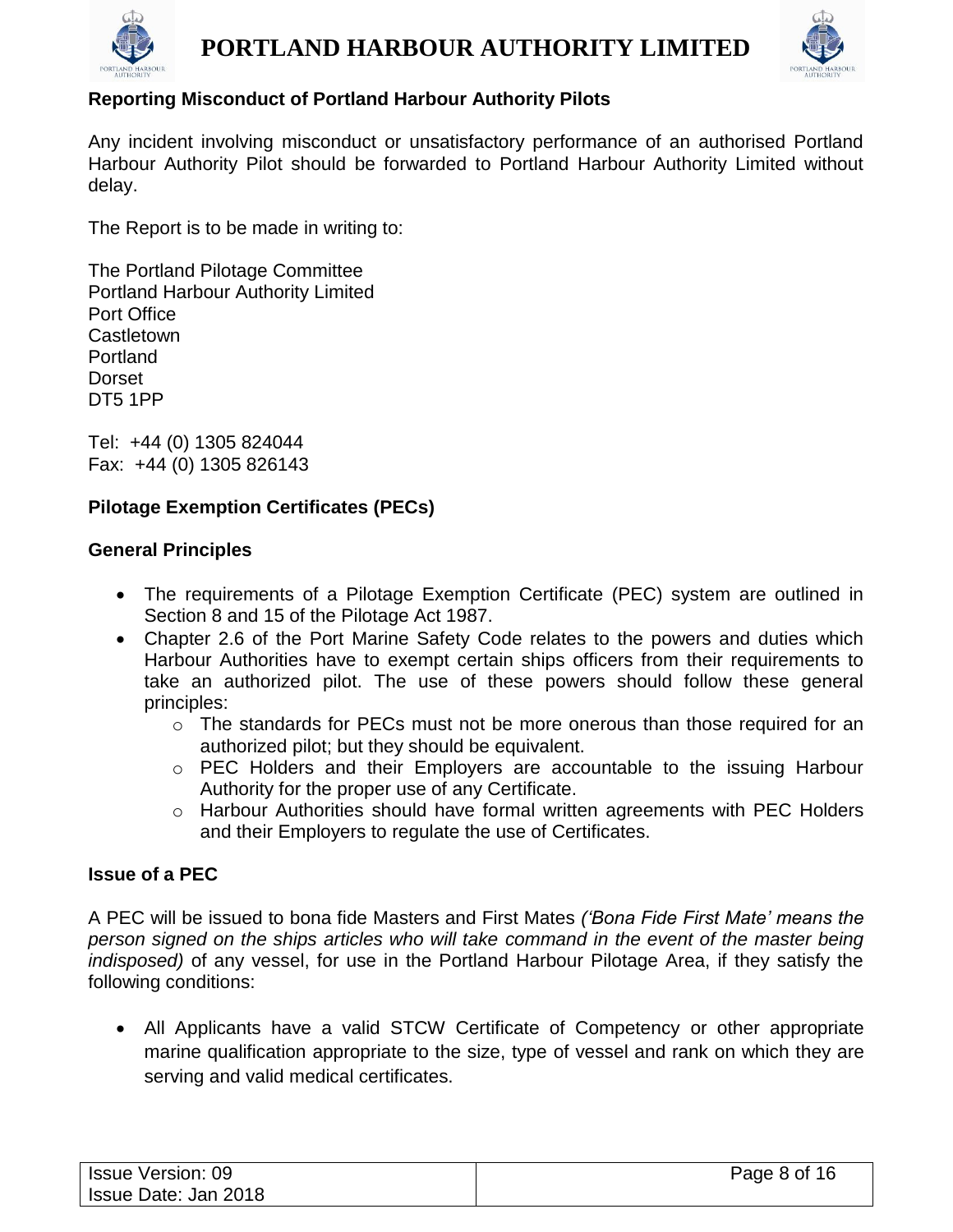



- Applicants must notify Portland Harbour Authority of their intention to start the process of gaining a PEC. In response Portland Harbour Authority will send to the Applicant a PEC Information / Application Pack.
- All Applicants must be able to communicate clearly and effectively using English Language, by VHF Radio.
- Applicants must complete a qualifying number of trips before undertaking a pilotage assessment and examination. An applicant must have completed at least 12 passages of pilotage in the 6 months immediately prior to the application with an authorised Portland Pilot, of which no less than 8 must be in daylight and no less than 4 in darkness. A tug(s) (if applicable), must be used during one daylight and one darkness passage.
- The qualifying trip requirements for passenger carrying vessels between 20m LOA and 30m LOA are relaxed such that the applicant will only be required to undertake one entry and exit of the breakwaters prior to undertaking the oral examination; this approach has been justified by formal risk assessment. Any PEC issued under this provision is only valid during daylight and when the visibility exceeds 1 mile. After sunset and before sunrise and in restricted visibility the PEC will not be valid and a pilot must be taken. Any PEC certificate issued under this provision will be endorsed with these limitations.
- Qualifying trips for a PEC can only be undertaken in the presence of an authorized Portland Pilot.
- Applicants must complete their qualifying trips in the vessel for which the PEC will be eventually used. Exceptions for this requirement can only be made by prior arrangement with Portland Harbour Authority.
- Applicants must be present on the bridge throughout the duration of the qualifying trip. The applicant must have understudied the pilot and had effective responsibility for the conduct of the vessel during the trip. Applicants should record all details of their trip on the tripping record form. These details will be witnessed and countersigned by the authorized Portland Pilot.
- Prior to examination and assessment the Applicant must have visited the Harbour Control Office of Portland Harbour Radio.
- On completion of the required number of qualifying trips, applicants should submit their application using the prescribed forms:
	- o Applicant's Application
	- o Applicant's Tripping Log
	- o Copy of the Applicant's valid Certificate of Competency or other appropriate marine qualification
	- o Copy of the Applicant's valid medical Certificate
	- o Appropriate fee
- Each Applicant will undergo an oral examination conducted by the Harbour Master or his deputy and an authorized Portland Pilot. Examinations will be conducted in such places and at such times as Portland Harbour Authority may direct. The examining panel is to be satisfied by the local knowledge of the Applicant.
- Each Applicant will undergo an assessment by an authorized Portland Pilot, onboard the vessel to which the PEC application applies. The Pilot is to be satisfied as to the relevant skills and experience of the Applicant.
- A successful Applicant will be granted the benefit of a Portland Pilotage Exemption Certificate whether they choose to use it or not. A failed certificate will not be re-

| <b>Issue Version: 09</b> | Page 9 of 16 |
|--------------------------|--------------|
| Issue Date: Jan 2018     |              |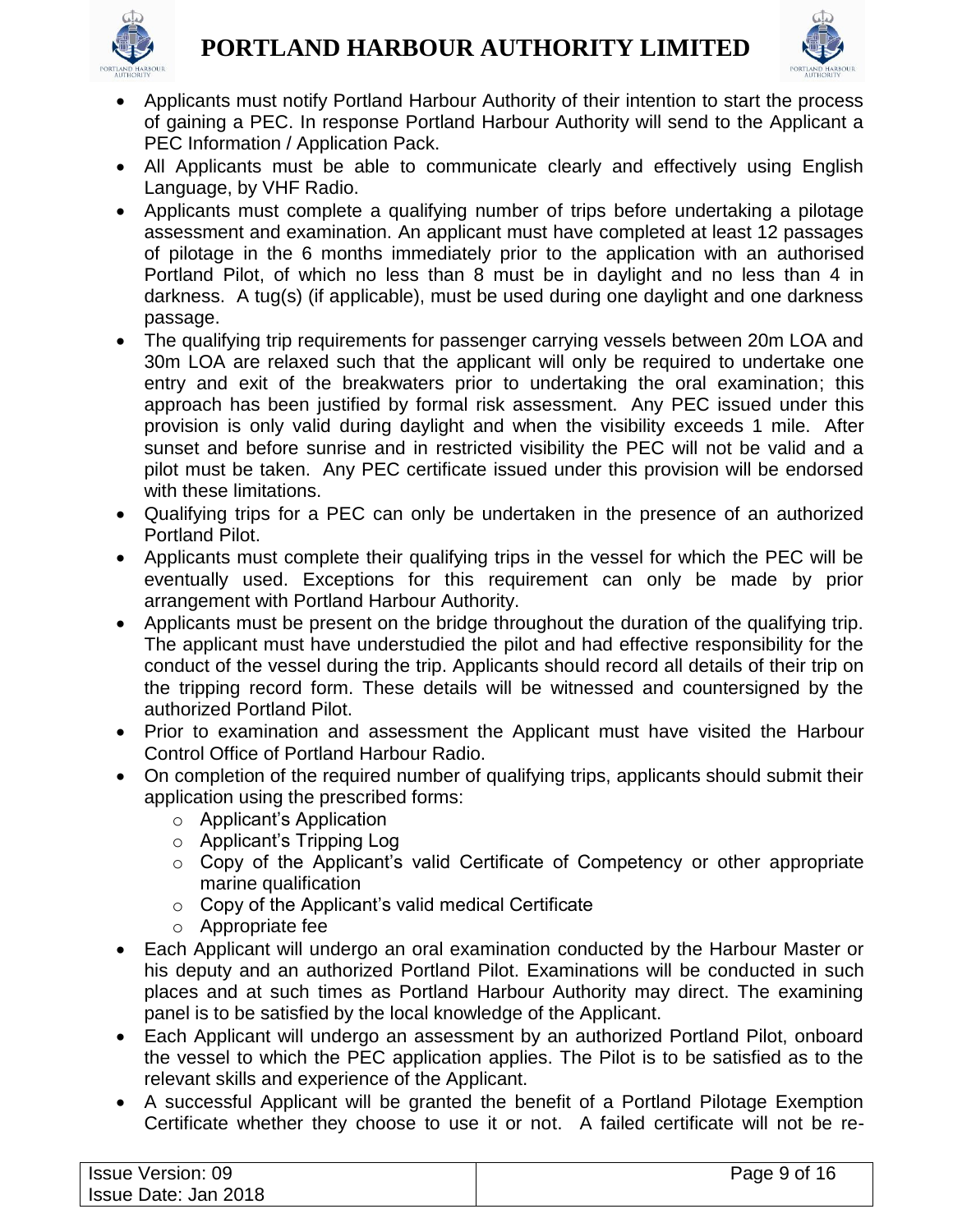



examined until at least a month after the date of failure; after second and subsequent failures, candidates will not be re-examined until at least three months have elapsed from the date of the last examination.

#### **Use of a PEC**

- A PEC may only be used by the bona fide Master or First Mate of any vessel.
- A PEC may only be used on the vessel(s) named on the PEC.
- A PEC Holder shall not allow any other person to have possession of, or make improper use of the Pilotage Exemption Certificate.
- A PEC Holder shall be on the bridge at all times when conducting an act of pilotage throughout the Portland Harbour Authority Pilotage Area.
- A PEC remains valid for one year from the date of issue or renewal. The expiry date of the PEC is clearly indicated on the Certificate. It is the responsibility of the PEC Holder to ensure that his/her PEC remains valid.
- A PEC will only remain valid as long as the Holder's Certificate of Competency and Medical Certificate are also valid.
- PEC Holders shall have their certificates available for inspection at all times when in the Portland Harbour Authority Pilotage Area.

#### **Contractual Agreement**

Portland Harbour Authority will require a contractual agreement with the Owner or Operator of the vessel regarding the management of navigational on board the vessel and the operating procedures relating to the use of the PEC.

- The Contractual Agreement is a requirement of the Port Marine Safety Code.
- Contractual Agreements are issued to all Applicants for a PEC to forward to the Operator of their ships. Portland Harbour Authority will not issue a PEC until a completed Agreement has been returned.
- The purpose of the Contractual Agreement is to:
	- o Regulate the procedures and obligations relating to the use of Pilotage Exemption Certificates in respect of Portland Harbour Authority, the vessel Operator and the PEC Holder.
	- $\circ$  Determine who is legally responsible for the operation of any ship on any given Portland Harbour Authority Pilotage Exemption Certificate.

#### **Annual Renewal of a PEC**

- A PEC is issued for a period of 12 months. Failure to renew a PEC leads to its expiry.
- The Applicant must have completed at least 6 acts of pilotage, 1 act of pilotage for passenger carrying vessels between 20m and 30m LOA, in the Portland Harbour Authority Pilotage Area for renewal.
- It is the responsibility of the PEC Holder to ensure that a fully completed application for renewal is received by Portland Harbour Authority no later than one month before the expiry of the PEC.
- The application must be accompanied by proof of the Applicant's ongoing Competency, medical fitness and the appropriate fee.

| <b>Issue Version: 09</b> | Page 10 of 16 |
|--------------------------|---------------|
| Issue Date: Jan 2018     |               |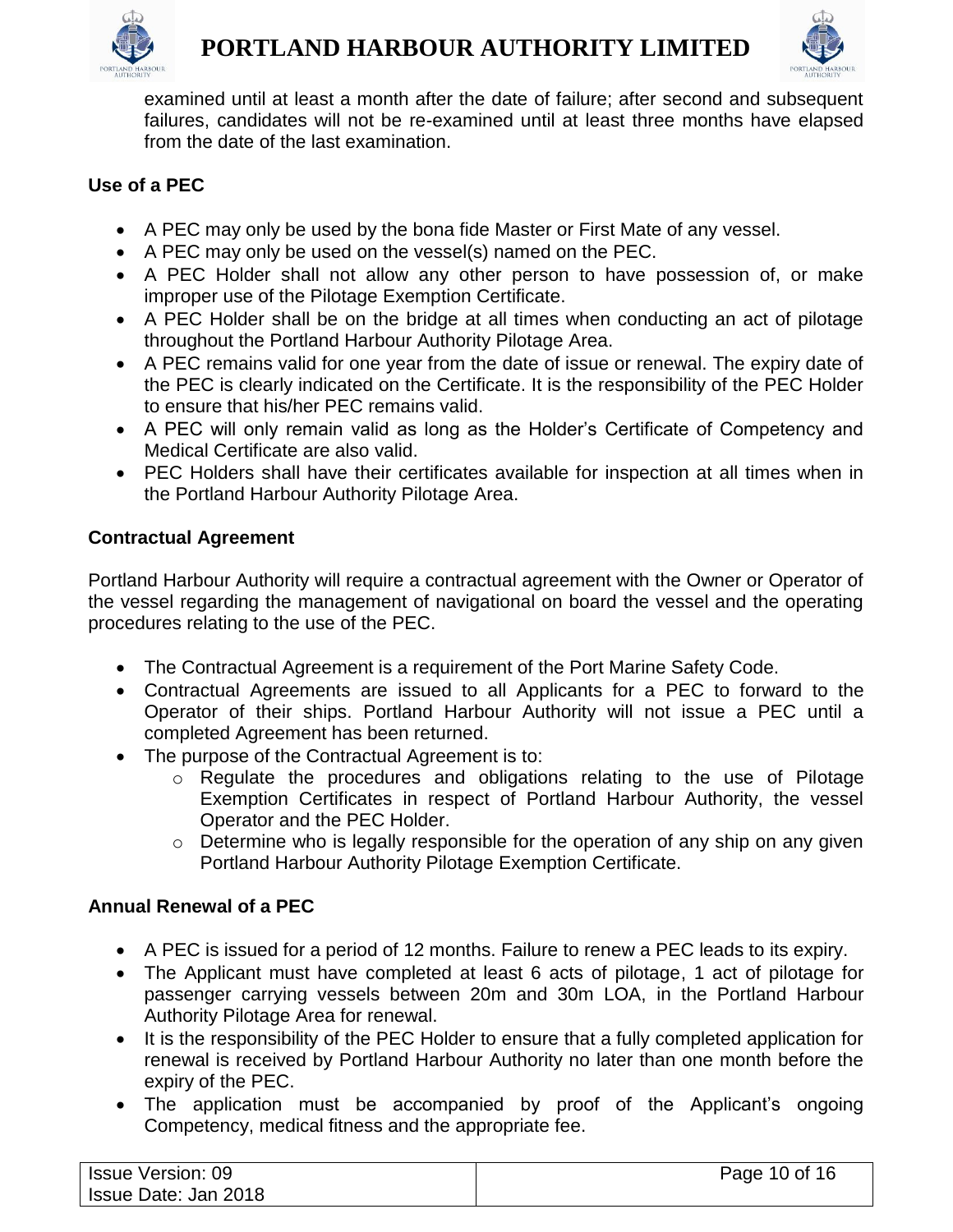



#### **Reinstatement of an Expired PEC**

- The criteria for reinstatement of an expired PEC will, under normal circumstances are as for a new application.
- If the Applicant can show extenuating circumstances, upon request, Portland Harbour Authority may consider an extension to the renewal deadline.

#### **Five-Yearly Re-Certification**

- No PEC will be renewed after each five year period unless the PEC Holder has, within the fifth year, satisfied Portland Harbour Authority by assessment and examination to his/her continuing skill, experience and local knowledge.
- It is the responsibility of the PEC Holder to ensure that Portland Harbour Authority is contacted to arrange the assessment and examination during the fifth year of the PEC prior to its expiry.

#### **Suspension or Revocation of a PEC**

- Portland Harbour Authority may suspend or revoke a PEC granted by it under Section 8(6) of the Pilotage Act 1987 if it appears that the PEC Holder has been guilty of any incompetence or misconduct affecting his/her capability to pilot the ship of which he is a deck officer or any other ships specified on the PEC.
- Before suspending or revoking a PEC, Portland Harbour Authority shall give the PEC Holder written notice of its intention to do so, stating the reasons for which it proposes to act, and shall give the PEC Holder a reasonable opportunity of making representation.
- Portland Harbour Authority shall immediately suspend or revoke a PEC granted by it under Section 8(6) of the Pilotage Act 1987 if it appears, or in the view of the Harbour Master, the PEC Holder has been guilty of gross incompetence or gross misconduct affecting his/her capability to pilot the ship of which he/she is a Deck Officer or any other ships specified on the PEC, and thus minimising the risk of the safety of navigation being further compromised.

#### **Charges for Portland Harbour Authority Pilotage Exemption Certificates**

• Examination / Assessment and Issue **EXAMING ASSESSMENT** 6 200 • Re-examination Only **E**• Annual Renewal of Certificates **E**• Amendment of Certificates **E**

#### **Vessels intending to use Pilotage Exemption Certificates**

The Harbour Office at Portland Harbour Authority must be notified 24 hours in advance for vessels normally trading from outside the Portland Harbour Authority Pilotage Area which are subject to compulsory pilotage and intend to employ a PEC holder. Such notice must include:

• Vessel Name / Call Sign / MMSI / IMO Number

| <b>Issue Version: 09</b> | Page 11 of 16 |
|--------------------------|---------------|
| Issue Date: Jan 2018     |               |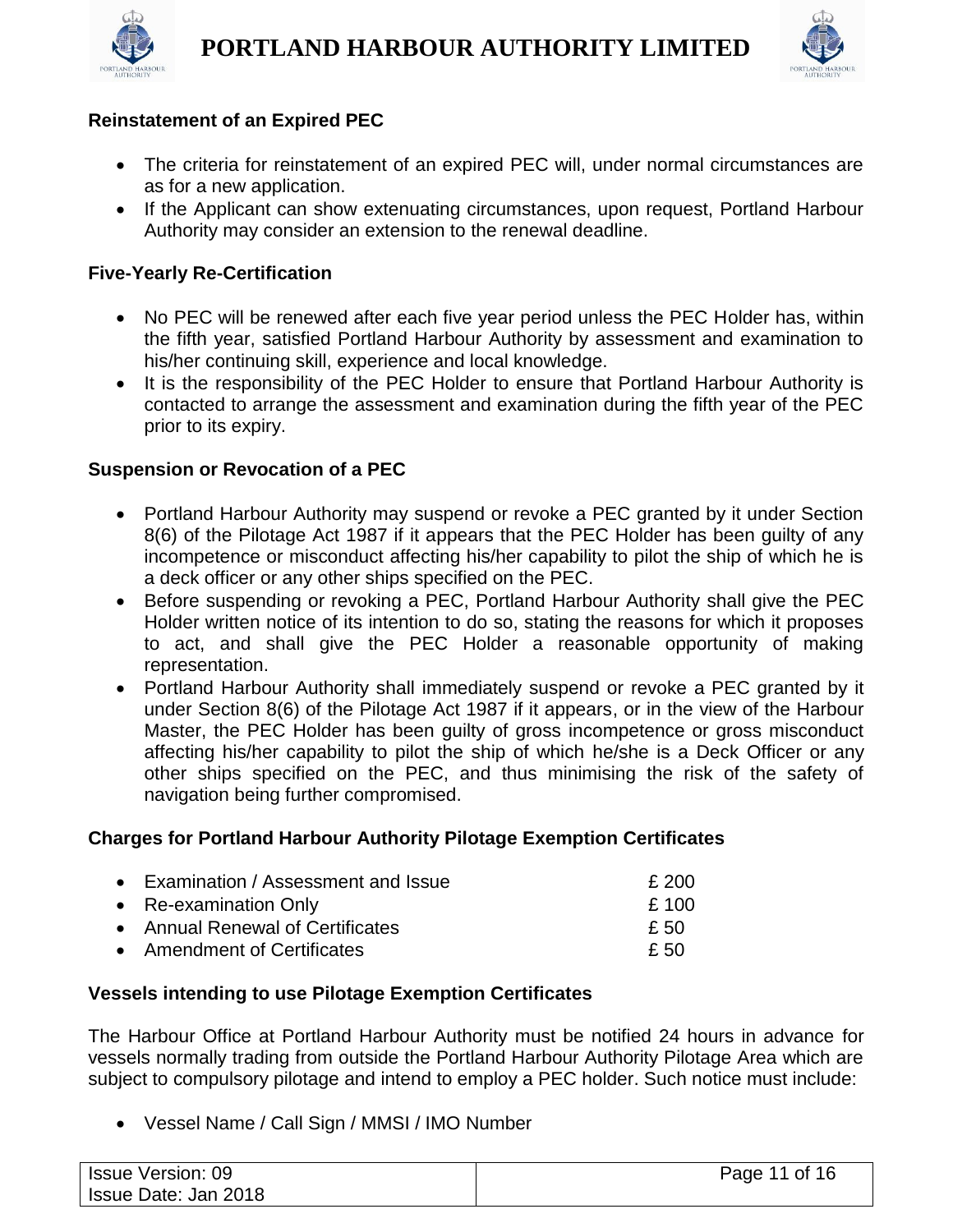



- - LOA
	- GRT
	- Max Draft
	- Surname / Forename of PEC Holder
	- ETA/ETD

If this information is not provided, the vessel may be required to use the services of a Portland Harbour Authority Pilot and this could involve the vessel in a delay as well as a surcharge.

All Portland Harbour Authority Pilotage Exemption Certificate holders are to complete the Tripping Form and forward to the Harbour Master at the end of each calendar month with the details of the occasions he/she has piloted their vessel of which he/she is a deck officer when an authorised Portland Harbour Authority Pilot has not been employed.

A charge will be levied on each occasion to any vessel that is being piloted within the Portland Harbour Authority Pilotage Area by a Deck Officer who is the holder of a Portland Pilotage Exemption Certificate in respect of that ship.

## **Port Towage**

The Port has three Harbour tugs 22, 50 and 55 tons bollard pull which are available for assisting in manoeuvring and berthing.

Ship's Masters and Pilotage Exemption Certificate holders are encouraged, in the interests of safety to use towage assistance when in any doubt.

## **Compulsory Towage in Portland Harbour**

This Direction is given for the purpose of safety of navigation and the safety of persons and property in the harbour and shall apply at all times.

A Master of any vessel may request the assistance of a tug or tugs at any time.

For single screw vessels not fitted with manoeuvring aids the use of a tug, or tugs, is compulsory for the following movements:

- Vessels Entering/Leaving Harbour To/From Inner Harbour Anchorage
	- $\circ$  200 280 metres LOA 2 Tugs
	- $\circ$  180 200 metres LOA 1 Tug
- Vessels Entering/Leaving Harbour To/From Alongside Berth
	- $\circ$  120 200 metres LOA 2 Tugs
	- $\circ$  100 120 metres LOA 1 Tug

Masters of vessels fitted with twin-screws and/or other manoeuvring aids are directed to use a tug or tugs as considered appropriate having considered the advice of the pilot.

| <b>Issue Version: 09</b> | Page 12 of 16 |
|--------------------------|---------------|
| Issue Date: Jan 2018     |               |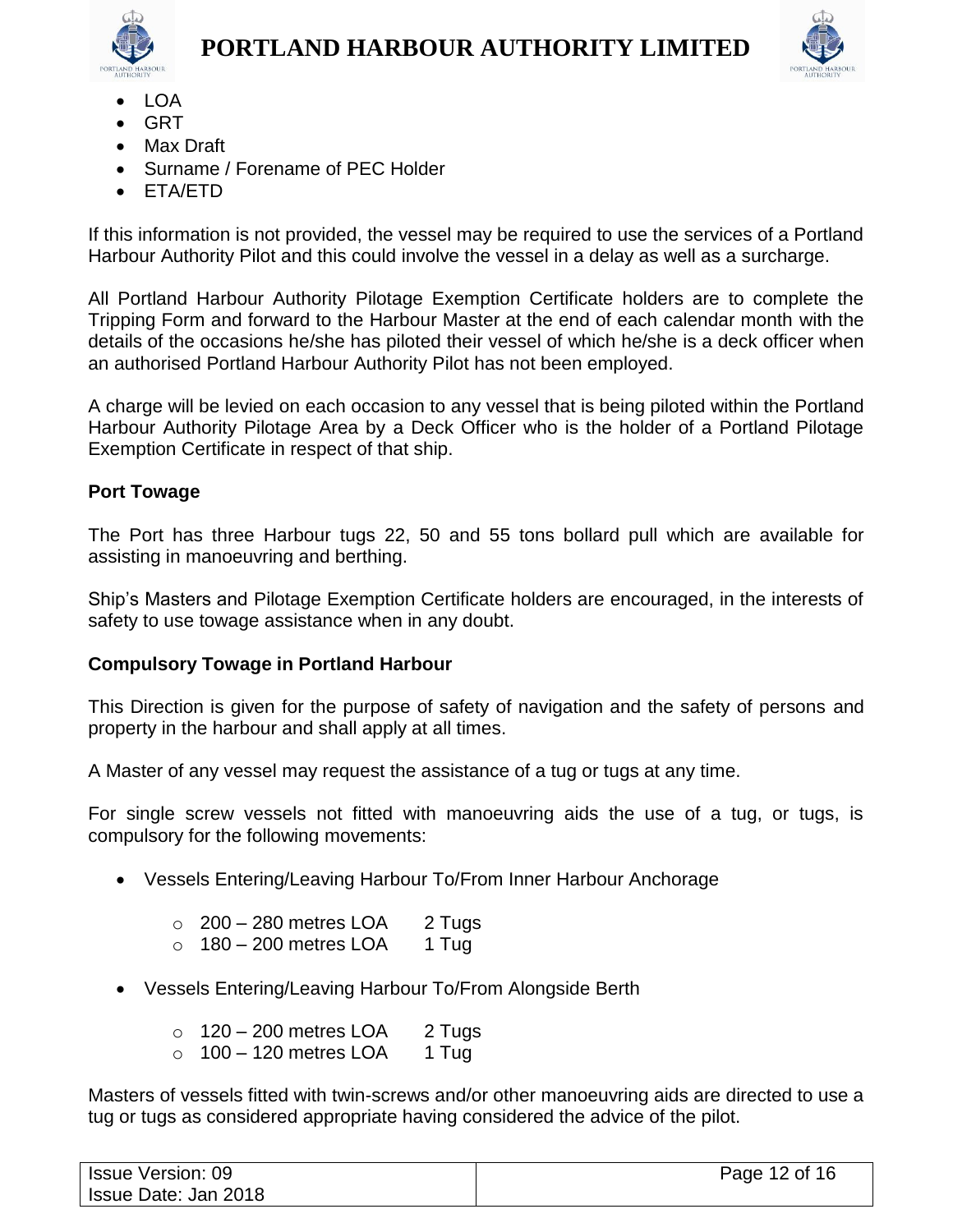



Failure to comply with this Direction is an offence and offenders may be prosecuted.

#### **Restricted Visibility**

The following restrictions will apply to vessels of more than 20m LOA when visibility is reduced to less than 2.5 cables.

- i. A vessel will not be permitted to get under way from a berth or an anchorage or move within the port limits unless it has an operational VHF radio on channel 74.
- ii. Vessels will not be permitted to pass through North Ship Channel or East Ship Channel or enter the "controlled area" area unless the vessel has fully operational radar.

When conditions are marginal the Pilot and Master, after full appraisal of the situation, should decide on continuing the operation or not. The Pilot should make him/herself aware of conditions along the planned route, at the berth and amend passage plan as required.

#### **Schedule of Portland Harbour Authority Pilotage Charges**

#### **Charges for Acts of Pilotage (2017 Standard Port Tariff)**

| <b>Standard Rate</b> | <b>Shifting Within the Harbour</b> |
|----------------------|------------------------------------|
| £4.85 per metre LOA  | 50% of Standard Rate               |

For Index Berthing serials a charge of twice the standard 50% rate will be made.

Pilotage charges are levied per act.

#### **Tug and Tow**

For charging purposes the LOA shall be deemed to be the LOA of the longest vessel when towed alongside or the combined LOA's of the tug and the towed vessel when towing astern.

#### **Charges for Acts of Self Pilotage**

If a Pilotage Exemption Certificate is held the Pilotage charge levied will be at the rate of 35% of the standard rate per trip.

#### **Penalties**

If less than 6 hours notice of a request for Portland Pilotage services is received a penalty charge of 25% of the Standard Charge will be levied.

Cancellation of a request for Portland Pilotage services or an amendment to an ETA/ETD received up to 2 hours before the time for which the request was made will be accepted without charge.

| <b>Issue Version: 09</b> | Page 13 of 16 |
|--------------------------|---------------|
| Issue Date: Jan 2018     |               |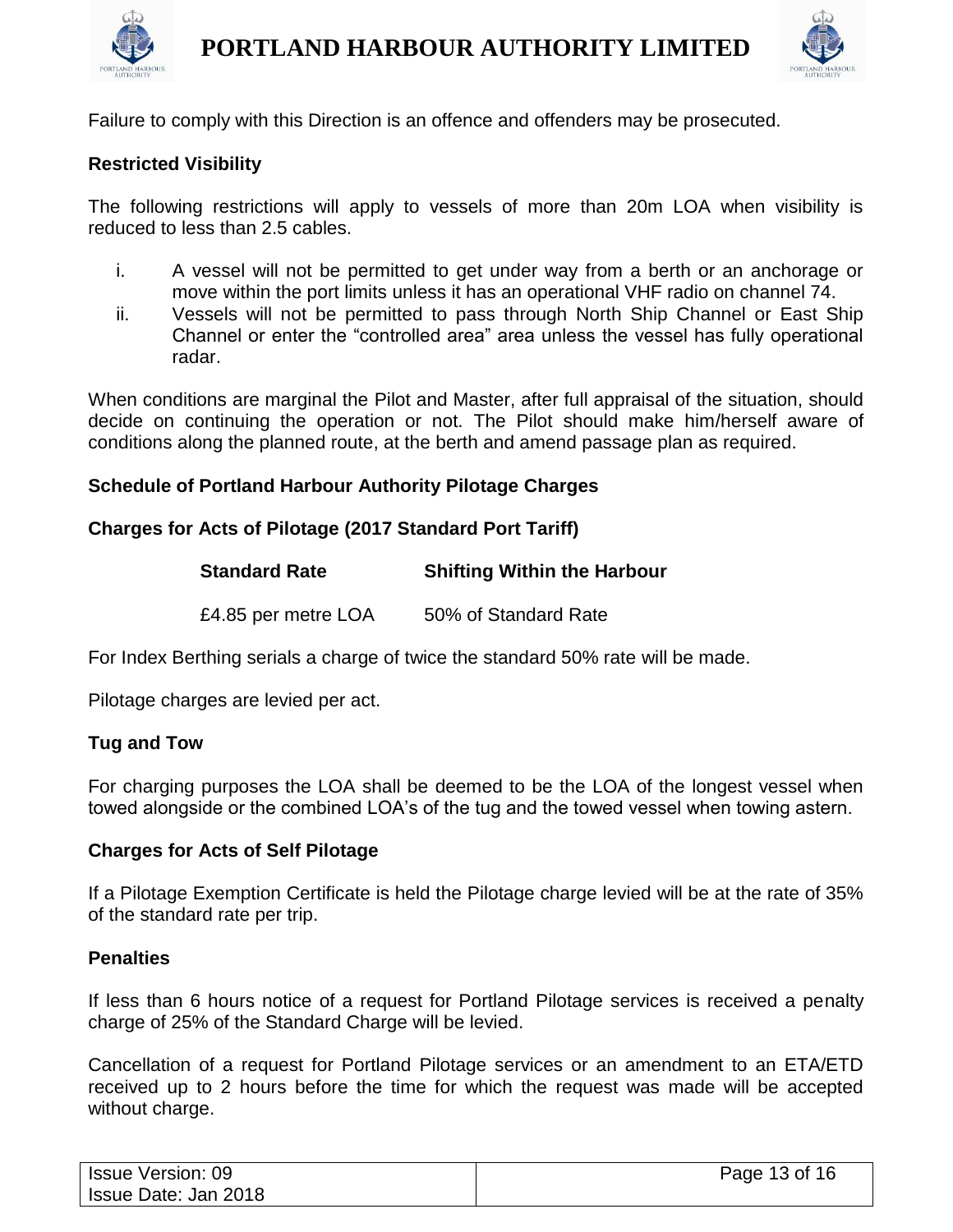



If after the 2 hour notice has been received a request for Portland Pilotage services is subsequently cancelled or amended a fee of 50% of the Standard Charge will be charged.

If a Portland Pilot has attended a vessel or the pilot boarding position for the time requested and the act of pilotage has not commenced within 30 minutes of that time the request for services will be cancelled automatically and a cancellation fee of 50% of the Standard Charge will be charged.

Once an act of pilotage has commenced, if for any reason the vessel's transit is delayed for 30 minutes or more, then a detention fee of £50 will be charged for each period of 30 minutes or part thereof after the first 30 minutes of the delay.

The over carrying of a Portland Harbour Authority Pilot will incur a charge of £200 per 24 hour period or part thereof until the pilot is returned to Portland. In addition the costs of repatriation to Portland will be charged against the ship.

Failure to take a Portland Pilot may result in prosecution; also a charge of **twice** the standard pilotage charge for the vessel may be levied.

If a vessel is unable to reach the destination for which the services of a Portland Pilot have been engaged, through any circumstances, a charge shall be made equivalent to that payable for the Act of Pilotage.

An Act of Pilotage shall be deemed to be completed once a vessel has secured at a safe berth or anchorage within the area, or has departed from the area of jurisdiction of Portland Harbour Authority Limited as Competent Harbour Authority.

Penalties may be waived in extenuating circumstances or in consideration of adverse weather conditions or poor visibility.

#### **Communications with Portland Harbour Authority**

Portland Harbour Authority Harbour Office Portland Port **Castetown** Portland Dorset DT5 1PP

Telephone: +44 (0) 1305 824044 Fax: +44 (0) 1305 826143 E-mail: [eta@portland-port.co.uk](mailto:eta@portland-port.co.uk) VHF Channel 74 www.portland-port.co.uk

| <b>Issue Version: 09</b> | Page 14 of 16 |
|--------------------------|---------------|
| Issue Date: Jan 2018     |               |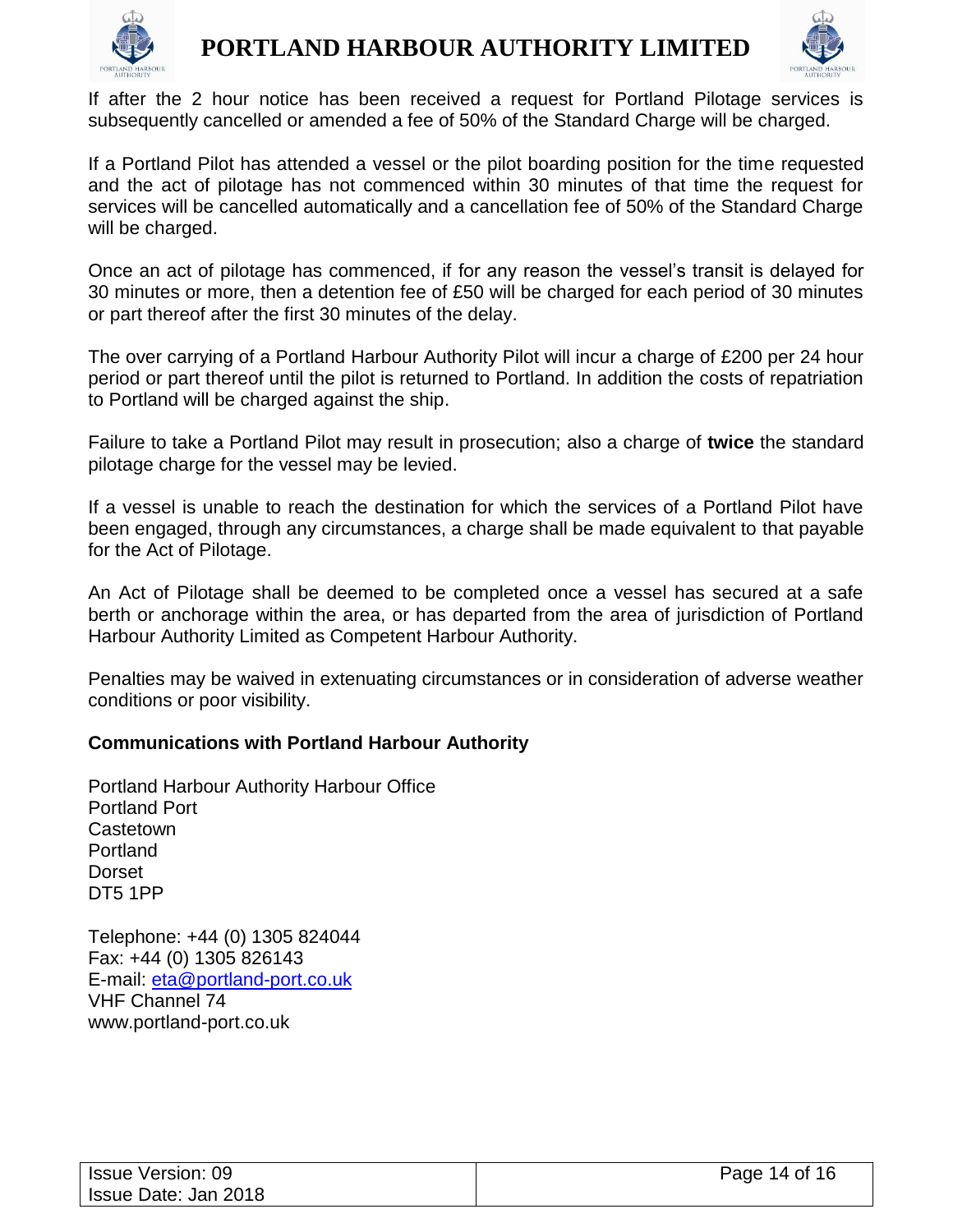



#### **Limitation of Liability**

Portland Harbour Authority shall not be liable for delays arising from its failure to provide a pilotage service. This applies whether the failure and/or delay is the result of force majeure, including industrial action, adverse weather, security incident or from any other cause whether within the control of Portland Harbour Authority or not.

Portland Harbour Authority reserves the right to arrange the sequence of pilotage moves as directed by the Harbour Master, taking into account the availability of pilots, weather and tidal conditions, availability of berth and other ship movements.

Portland Harbour Authority shall not be liable for loss or damage caused by its acts or omissions in respect of provision of a pilotage service except where statutes imposing strict liability may otherwise provide.

| <b>Issue Version: 09</b> | Page 15 of 16 |
|--------------------------|---------------|
| Issue Date: Jan 2018     |               |